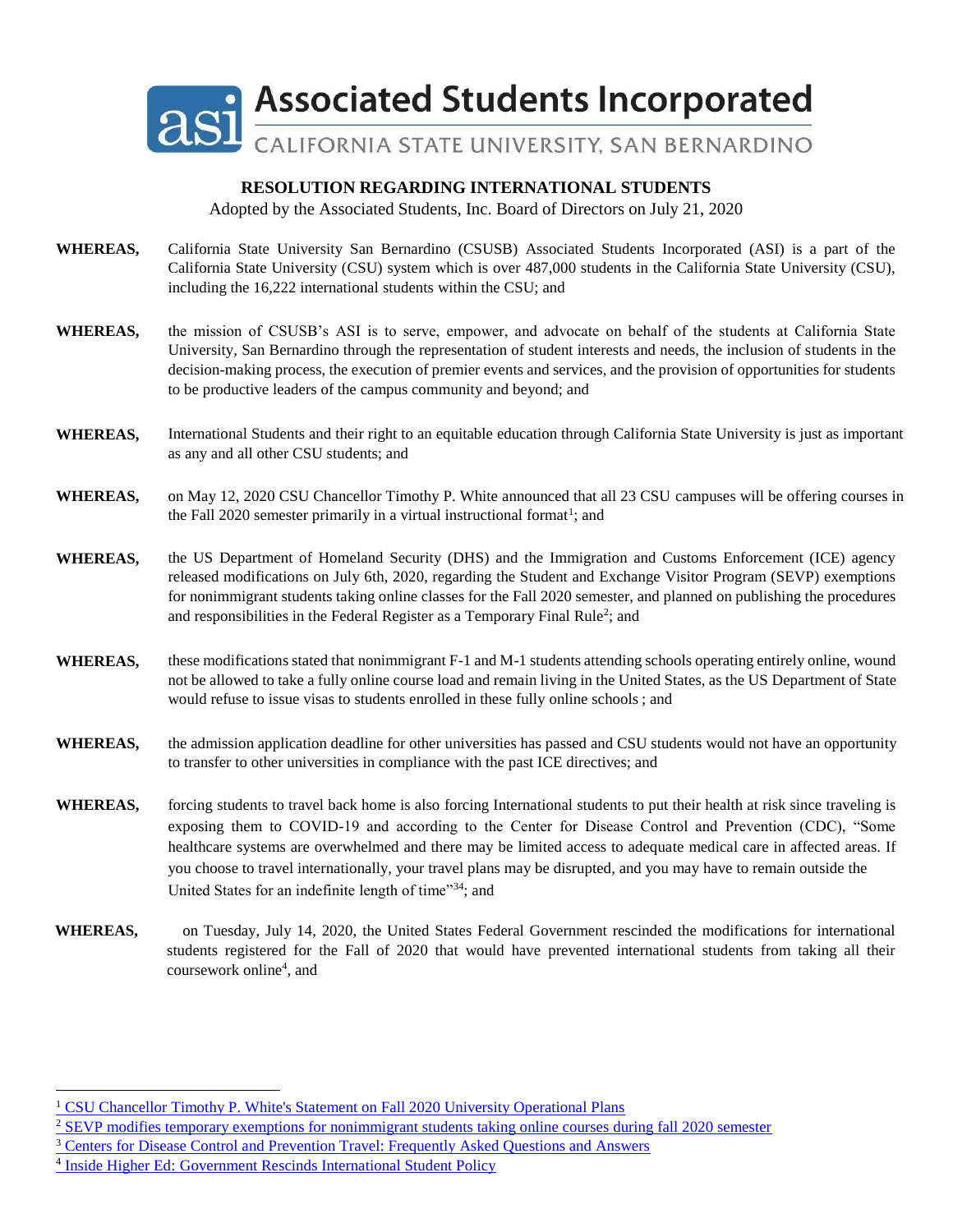| <b>WHEREAS,</b>  | according to the Pew Research Center, "Most countries in the world have imposed partial or complete border closures<br>to foreign nationals due to Coronavirus outbreak" meaning current traveling restrictions would cause undue harm and<br>difficulty to students due to travel bans <sup>5</sup> ; and                                   |
|------------------|----------------------------------------------------------------------------------------------------------------------------------------------------------------------------------------------------------------------------------------------------------------------------------------------------------------------------------------------|
| <b>WHEREAS,</b>  | the stress of the journey during this current pandemic would cause undue stress and damage to students' mental and<br>physical health as well as conflict financial burdens; and                                                                                                                                                             |
| <b>WHEREAS,</b>  | if students were forced to go back to their country, many of those students would not have access to resources like the<br>internet, time zone differences, or specific resources needed for online courses, when students do not have access to<br>these basic needs it can have a grave impact on their academic progress; and             |
| <b>WHEREAS,</b>  | the CSU Graduation Initiative 2025 aims to graduate as many CSU students as possible, following this ruling would<br>greatly detract from these efforts due to the disconnect from on-campus resources; and                                                                                                                                  |
| <b>WHEREAS,</b>  | international students pay fees for on campus services such as; Materials, Services and Facilities Fee, Health Services<br>Fee & Health Facilities Fee, Instructionally Related Activities Fee, and under the directives released by the Department<br>of Homeland Security, access to such resources will be hindered and inaccessible; and |
| <b>WHEREAS,</b>  | Title IX addendum B regulations would preclude the CSU from addressing Sexual Misconduct with the proposed<br>regulations and policies within Title IX, leaving international students unable to report and create a further barrier to<br>pursue current investigations; and therefore be it                                                |
| <b>RESOLVED,</b> | the Associated Students, Inc. calls upon the Chancellor's office to use the CSU's legal resources to assess what legal<br>flexibility we have in supporting our students in preventing any deportations for CSU students; and be it further                                                                                                  |
| <b>RESOLVED,</b> | the Associated Students, Inc. calls upon the Chancellor's office to use the CSU's legal resources to look for legal<br>precedence to challenge any future ICE orders in District Courts; and be it further                                                                                                                                   |
| <b>RESOLVED,</b> | the Associated Students, Inc. calls upon Chancellor Timothy White to explore the creation of a system-wide policy for<br>fulfilling the F-1 visa requirements so international students stay in the country; and be it further                                                                                                               |
| <b>RESOLVED,</b> | the Associated Students, Inc. calls for the implementation of stringent social distancing measures for students, staff,<br>and faculty if in-person classes are added; and be it further                                                                                                                                                     |
| <b>RESOLVED,</b> | the Associated Students, Inc. calls for the streamlining of counseling services specific for international students during<br>the clarification process of the revised modifications; and be it further                                                                                                                                      |

 $\overline{a}$ 

1

<sup>&</sup>lt;sup>5</sup> Pew Research Center: Most countries in the world have imposed partial or complete border closures to foreign nationals due to coronavirus outbreak